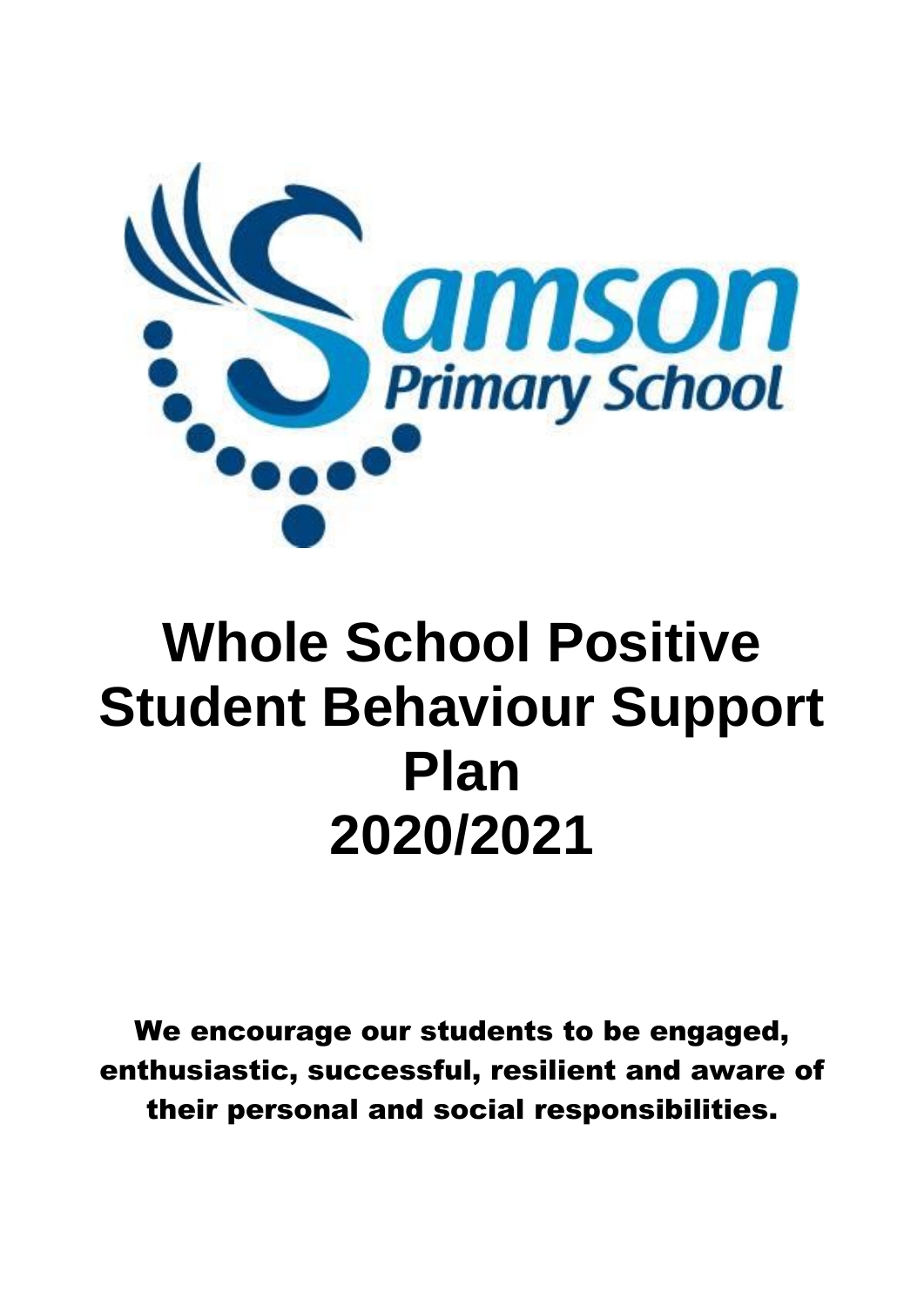## **Vision**

Samson Primary School community nurtures inquisitive young minds and immerses them in positive learning experiences. Quality teaching, with parents as partners, provides students with social and academic skills while fostering a respect for the environment and promoting tolerance and resilience.

# **Purpose**

The whole school positive student behaviour support plan is used to effectively and positively develop appropriate behaviour and positive relationships between teachers and students. This plan is devised around the best interest of the child and helps to incorporate personalised adjustments based on cultural, developmental and psychological need.

## **CODE OF CONDUCT**

Samson Primary School follows the 6 virtues of RESPECT, HONESTY, CO-OPERATION, SELF DISCIPLINE, CREATIVITY and EXCELLENCE.

Our school community is committed to practicing these virtues in everyday life. We strive to create a safe, caring and high performing learning community. Using these virtues, our school has a consistent and common language about behaviour expectations. These skills are taught through modelling, practise and feedback.

| <b>Respect</b>         | We are kind to each other                                    |  |
|------------------------|--------------------------------------------------------------|--|
|                        | We take care of school property and equipment                |  |
|                        | We wear our school uniform with pride                        |  |
|                        | We take pride in our school grounds                          |  |
|                        | We follow the rules of our school                            |  |
|                        | We are polite and use our manners                            |  |
|                        | We speak to people with courtesy                             |  |
|                        | We listen to others                                          |  |
|                        | We are cyber safe                                            |  |
|                        | We keep our hands and feet to ourselves                      |  |
| <b>Honesty</b>         | We tell the truth                                            |  |
|                        | We take responsibility for what we say and do.               |  |
|                        | We tell a teacher if there is an issue                       |  |
| <b>Co-operation</b>    | We work together as a team                                   |  |
|                        | We take turns                                                |  |
|                        | We ask questions                                             |  |
|                        | We support everyone's right to learn                         |  |
|                        | We compromise with others                                    |  |
|                        | We find solutions so that everyone is happy.                 |  |
|                        | We include everyone                                          |  |
| <b>Self-Discipline</b> | We are responsible for our learning - we work towards a goal |  |
|                        | We are responsible for our actions - we make safe choices    |  |
|                        | We are organised and ready for learning                      |  |
|                        | We make good choices                                         |  |
|                        | We keep going when things get hard                           |  |
|                        | We think about the consequences of our actions               |  |
| <b>Creativity</b>      | We use our imagination to solve problems                     |  |
|                        | We challenge ourselves                                       |  |
|                        | We are enthusiastic about learning                           |  |
|                        | We find different ways to solve problems                     |  |
| <b>Excellence</b>      | We do the best we can $-$ we always 'have a go'              |  |
|                        | We are committed to learning                                 |  |
|                        | We are determined to achieve the best we can                 |  |
|                        | We congratulate our peers on their successes                 |  |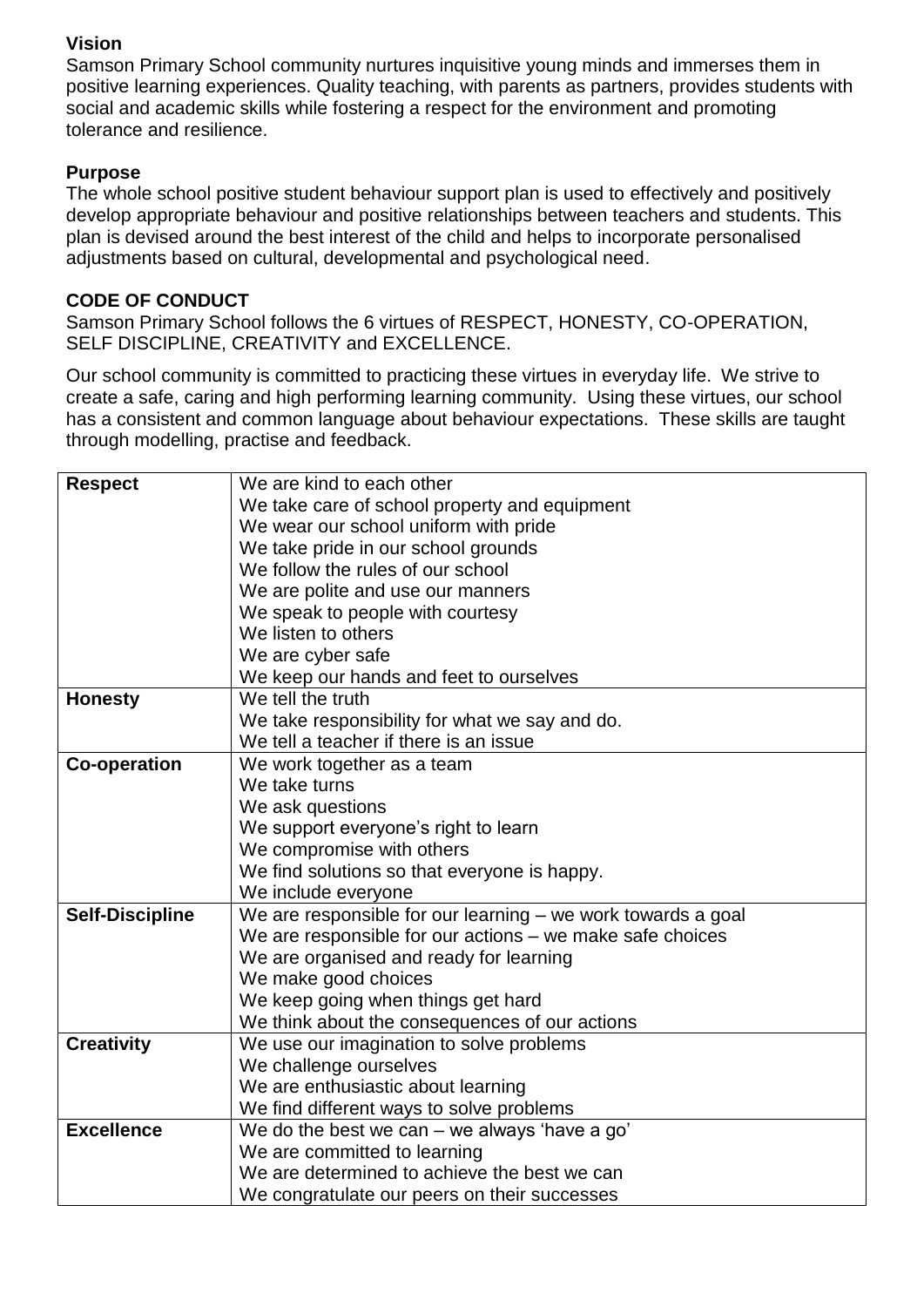## **IMPLEMENTING WHOLE SCHOOL BEHAVIOUR SUPPORT**

## **Administrators' Responsibility**

- The development, implementation, monitoring and review of the Whole School Positive Behaviour Support Plan
- Ensure all teachers consistently implement the expected behaviours as indicated in the school Code of Conduct and whole school procedures
- Ensure that Individual Behaviour Plans / Risk Management Plans are in place for students at risk with severe behavioural problems, including those students who are at risk of suicidal behaviour and/or non-suicidal self-injury.
- Record incidents on Integris and report critical incidents to the regional office
- Ensure that suspensions and exclusions are utilised in accordance with the Department of Education policy
- Review whole school behaviour data and review accordingly
- Provide professional learning and support for staff to implement effective strategies where appropriate
- Offer available programs to parents and the community

# **Teachers' Responsibility**

- Participation of all staff members in the development, implementation and review of the Whole School Positive Behaviour Support Plan
- Establish a positive classroom and school environment
- Be caring, kind and fair
- Be polite and expect politeness
- Model respectful, courteous and honest behaviour
- Be thoroughly prepared
- Establish positive relationships with students, parents and staff
- Explicitly teach, monitor, reinforce, remind and reteach the expected behaviours as indicated in the school code of conduct
- Report student progress and concerns to parents
- Implement the virtues program in their classroom
- Communicate and liaise with administration regarding negative behaviour
- Record behaviour on Integris
- Establish and maintain an IBP for those students who require one
- Celebrate successes

# **Students' Responsibilities**

- To display expected behaviours and follow procedures.
- Provide input into the school and class behaviour plans
- Actively participate in all learning and school activities

# **Parents/Carers' Responsibilities**

- To support the student's Positive Behaviour Support plan.
- To discuss concerns with their child's teacher.
- Have opportunity to contribute to the policy and support its implementation via School Council, P & C or other.
- Work in partnership with the school to address any behaviour concerns.
- Ensure their students actively engage in the learning programs.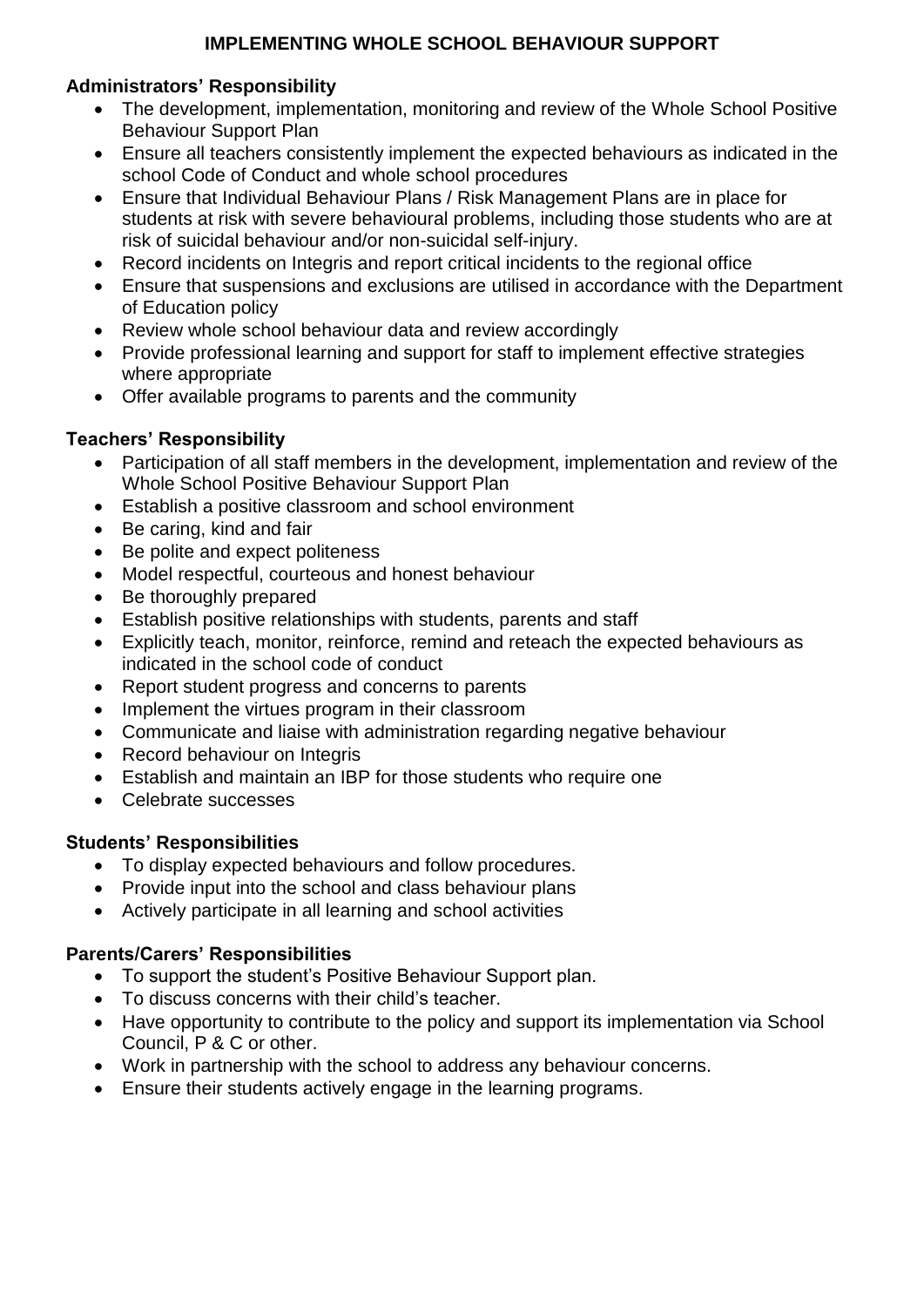## **STRATEGIES THAT SUPPORT AND PROMOTE POSITIVE STUDENT BEHAVIOUR**

#### **Classroom Environment**

Samson Primary School uses the Virtues Program in both the classroom and the playground. As a school, we use positive teaching techniques that focus on promoting expected behaviours in the classroom. Teachers use whole class management systems where both teacher and students have input into the negotiated classroom rules. These reflect the school's code of conduct. Individualised Education Plans and Group Education Plans are used to provide differentiation for those students that require additional support.

#### **Playground Environment**

Students have the opportunity to earn virtue slips in the playground. Teachers give these slips to those students who are showing the virtues of respect, honesty, co-operation, self-discipline, creativity and excellence. These slips are recorded and when a student earns 10 virtues, they receive a \$2 voucher to spend at the canteen. This is financially supported by the Samson P&C.

#### **Behaviour Management Plans**

Behaviour Management Plans are implemented on a needs basis in consultation with administration and our school psychologist to help reinforce the student code of conduct.

#### **Positive Recognition**

Positive recognition exists to ensure the reinforcement of our school virtues and behaviour expectations. Academic excellence and/or social and emotional excellence is rewarded through a variety of mechanisms, including, but not limited to:

| <b>Whole School</b>           | <b>Classroom</b>             |
|-------------------------------|------------------------------|
| <b>Virtue Slips</b>           | Intrinsic motivation         |
| <b>Honour Certificates</b>    | Teacher praise               |
| Aussie of the Month           | <b>Positive Feedback</b>     |
| <b>Mathletic Certificates</b> | Encouragement                |
|                               | <b>Virtue Slips</b>          |
|                               | Class Dojo                   |
|                               | <b>Stickers</b>              |
|                               | Student of the Day/Week/Term |
|                               | Note or email to parent      |

#### **Strategies for Communicating with Parents about Student Behaviour**

#### *Whole School:*

- Assemblies
- Notes
- **Newsletters**
- Class Dojo
- Website
- $\bullet$  Fmails
- Phone calls

#### *Classroom:*

- Class Meetings
- Interviews
- Notes
- Class Doio
- Emails
- Phone calls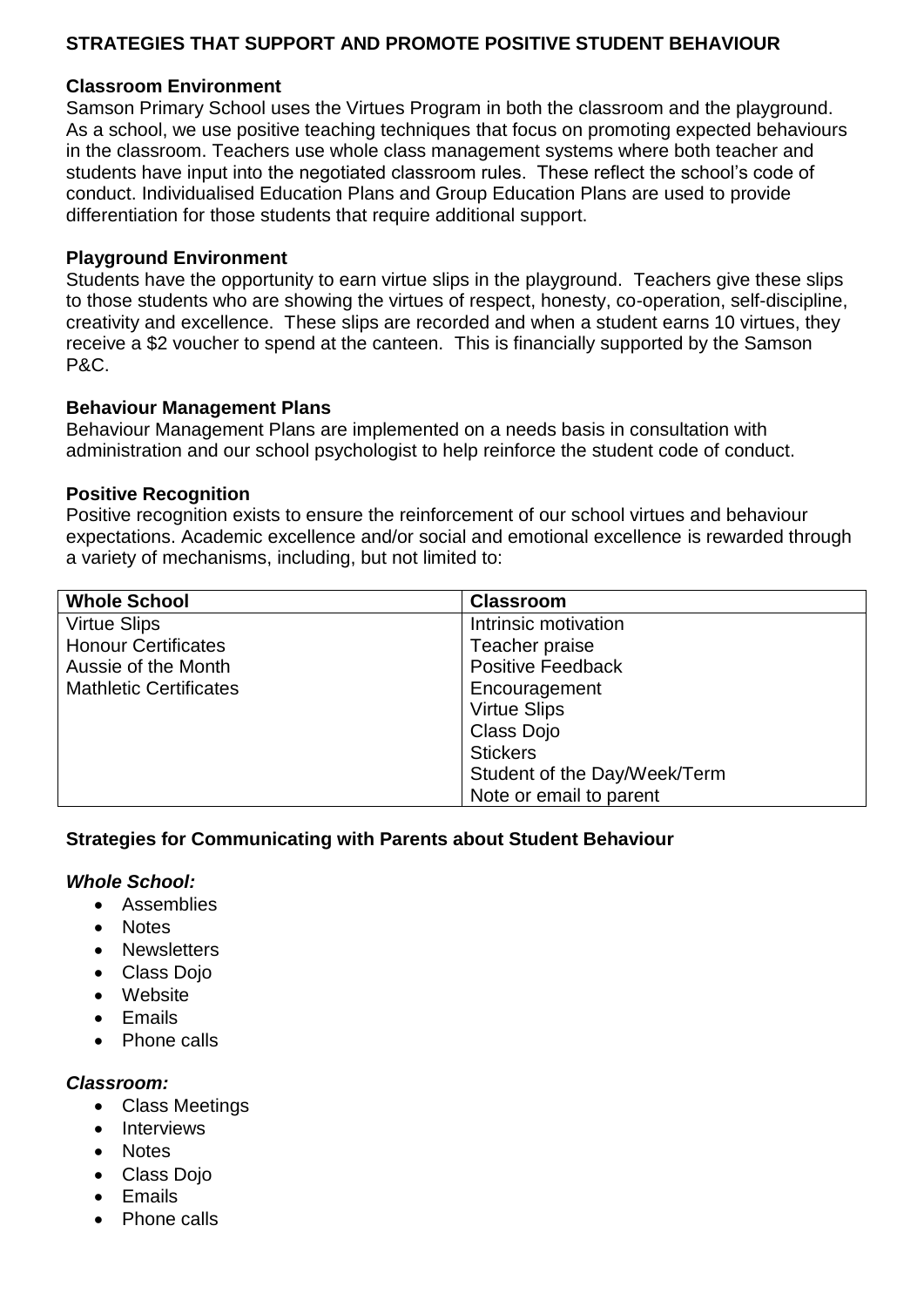#### **Student Behaviour Management Process**

Samson Primary uses a positive behaviour support process which focuses on improving student academic and behaviour outcomes by ensuring all students have access to the most effective and accurately implemented instructional and behavioural practices and interventions possible.

At Samson Primary, the Good Standing Policy supports our values of Respect, Honesty, Cooperation, Self-Discipline, Creativity and Excellence by acknowledging and rewarding exemplary behaviour, positive work ethic and dress code adherence. We believe learning is enhanced in a welcoming, inclusive, collaborative and caring environment.

The Good Standing Policy aims to provide regular acknowledgement and recognition to the vast majority of students who consistently behave and act according to our values. The Good Standing Policy emphasises the importance of students taking responsibility for the choices they make on a daily basis, which impact academically and socially on themselves and others.

#### **Good Standing Policy**

In early 2019, a directive was published by the Minister for Education on school violence, 'Let's [Make a Stand Together'](https://www.education.wa.edu.au/documents/43634987/0/Minister%27s+Statement+on+school+violence.pdf/a7c3915e-074f-e140-2cba-5c941910138e). This required public schools to take action with students who fight, photograph or video any violent actions and/or share them with any media or social media platforms. All public schools are also required to suspend/exclude students who fight or make intentional physical contact with other students or staff or disrupt the good order that is expected in public schools.

The development of a Good Standing Policy is a mandatory requirement for all public schools in response to the increasing incidents of violence in schools. This policy adheres to the Department of Education (WA) 2019 directive issued under section 232 of the School Education Act 1999 by the Director General.

Good Standing is a status all Samson Primary students are granted at the start of the year. It is the responsibility of each student to maintain their good standing. Students with Good Standing will have the opportunity and privilege to participate in various events throughout the school year. Examples of these events include; interschool sporting events, extra-curricular clubs, discos and Year 6 Graduation Activities.

## **Maintaining Good Standing**

Students will maintain their Good Standing when they:

- Demonstrate the school values during all school activities
- Follow classroom behaviour agreements and procedures
- Display the desired behaviours as outlined in the school's code of conduct

# **Loss of Good Standing**

A student's Good Standing status will be withdrawn following consultation with Admin and the classroom teacher for the following reasons;

- School Suspension
- Being referred to the office for inappropriate and/or negative classroom behaviour more than 3 times in a 30 day period
- More than 3 time outs for inappropriate and/or negative behaviour in the playground in a 30 day period
- Any other severe breach of our school values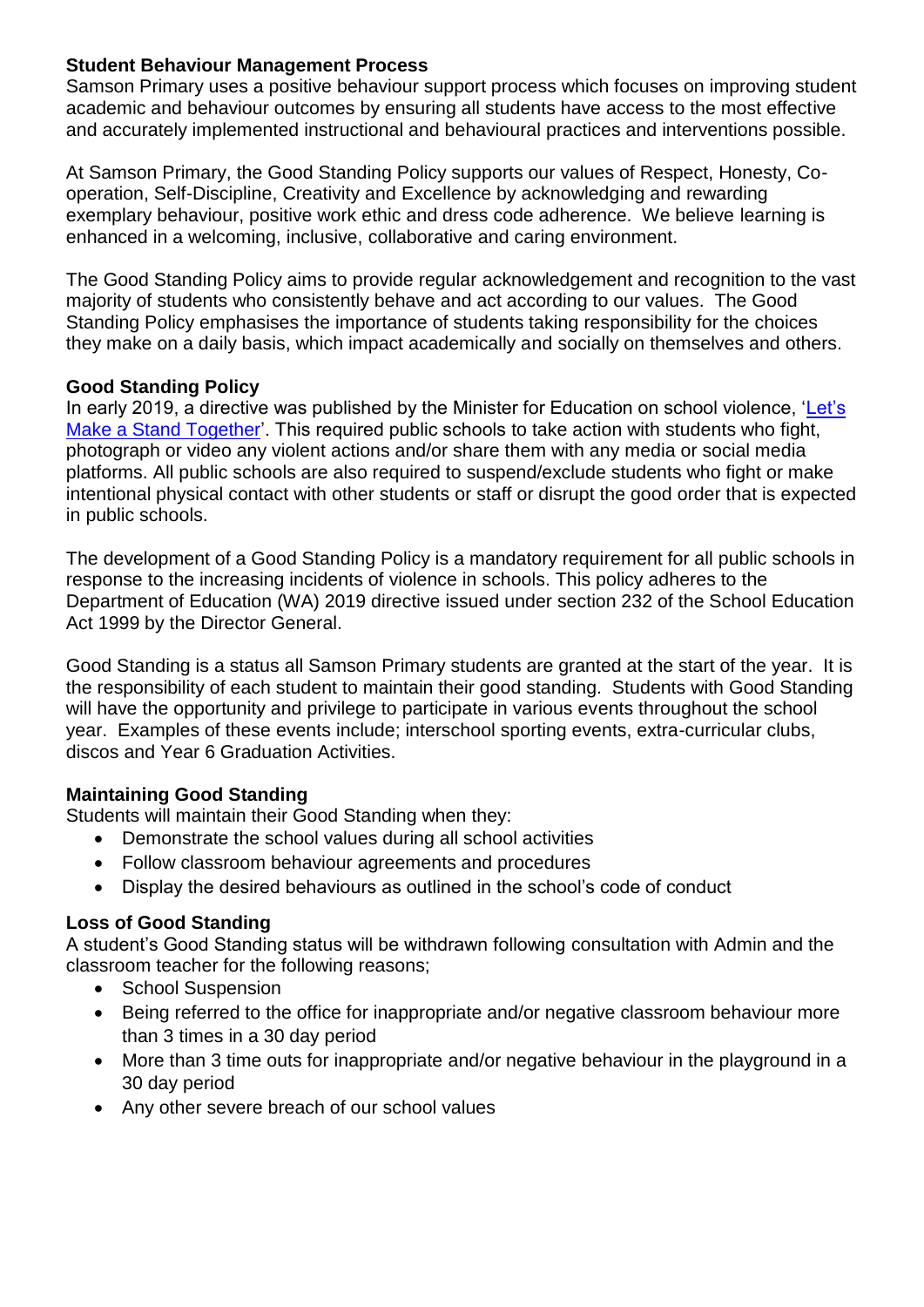## **Loss of Good Standing Procedures**

- 1. Classroom teachers will have a conversation with the parents/guardians of students at risk of losing their Good Standing
- 2. The classroom teacher and a member of Admin will determine if a child loses Good **Standing**
- 3. The classroom teacher will discuss with the child why they have lost Good Standing and what behaviours are required to regain Good Standing.
- 4. Parents are informed by the classroom teachers that the student has lost their Good Standing status for a period of;
	- 15 days for students in Pre-Primary to Year 2
	- 30 days for students in Year 3 to Year 6
- 5. During the loss of Good Standing period, the student's behaviour will be monitored and the student will be supported to display the behaviours required to regain Good Standing. This will be done through a Behaviour Support Plan and/or Contract.

#### *Note: If a student leader loses their Good Standing, they will lose the right to wear their badge and carry out their role for a period of 30 days. Any subsequent loss of Good Standing may result in a permanent relinquishing of their position.*

## **Consequences for Losing Good Standing:**

 Students who lose their Good Standing may have privileges removed, such as participating in interschool sporting events, extra-curricular clubs, discos and Year 6 Graduation activities.

## **Regaining Good Standing**

Students who regain their Good Standing after displaying the desired behaviours for the designated time period will have a restorative conversation with the teacher or Admin upon its reinstatement.

## **Individual Difference**

One size does not fit all. Positive behaviour is learnt and consideration needs to be given to the individual needs of students. The *Good Standing Policy* is provided to maintain consistency in our decision making processes. It is important to note that if:

- 1. There are extenuating circumstances that have resulted in the negative behaviours
- 2. A student has special needs
- 3. There was a significant period of positive behaviour since the previous negative behaviour.

These factors will be taken into consideration and will be at the discretion of Admin.

# **INDIVIDUAL BEHAVIOUR SUPPORT PLANS**

Some students will require a documented plan to identify short to medium behavioural outcomes. Behaviour Plans are student centred and focus on the behavioural needs and build on current knowledge and skills and address the behavioural needs of the student**.**

Individual behaviour support is identified through monitoring students whose behaviour needs are not adequately met by the whole school support plan.

Behaviour Support Plans have three types of strategies: Prevent, Teach and Reinforce. Prevent strategies prevent unproductive behaviour and prompt replacement behaviours. Teach strategies teach replacement behaviours to replace unproductive behaviour. Reinforce strategies reinforce replacement and desired behaviours.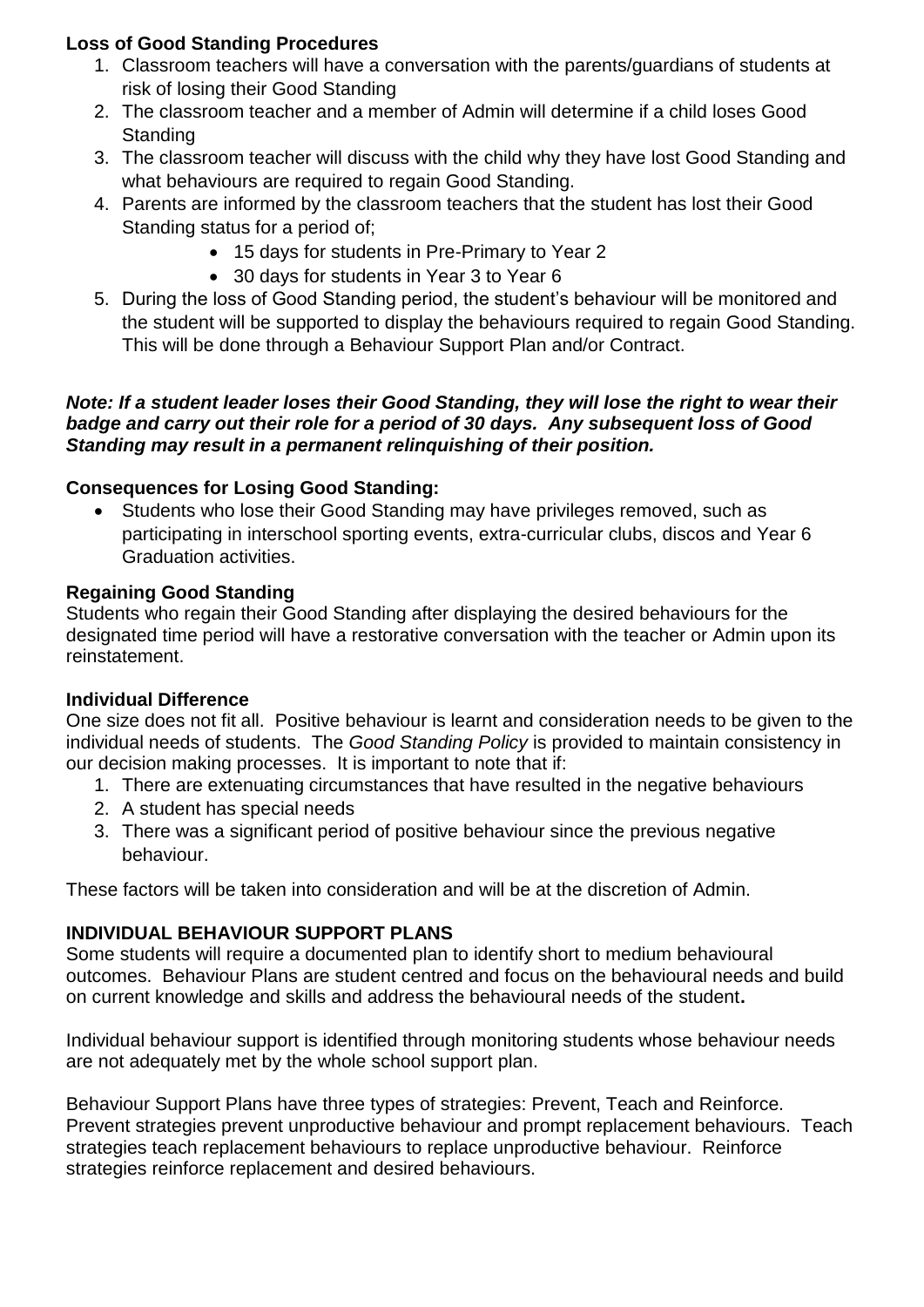### **Specialised Learning Program**

Specialised Learning Programs (SLP) for students with Autism Spectrum Disorder (ASD) support the individual needs of students with ASD from Kindergarten to Year 6 who are at risk of disengagement, underachievement and/or significant difficulties with adaptive behaviour. The programs target year level or near year level academic engagement and achievement, organisational skills, social cognition development, positive peer relationships and emotional self-regulation.

Due to challenges with communication, social competencies, complex behaviours and unique learning styles, students with ASD often require educational programs that are individualised to meet their needs. Their unique learning needs means some students with ASD experience significant challenges in mainstream education and community environments (Ashburner, Ziviani & Rodger, 2010).

Known challenges for students with ASD in mainstream settings include:

- academic underperformance and lower achievement compared with same-aged peers;
- *behavioural difficulties* such as poor attention, oppositional and aggressive behaviour;
- emotional regulation difficulties such as attention problems, anxiety and depression;
- social isolation from peer groups;
- resistance to environmental changes;
- increased frustration and anxiety;
- lack of engagement in the curriculum;
- difficulty communicating effectively;
- bullying, or the perception of being bullied; and
- increased absenteeism.

The SLP at Samson Primary School seeks to enhance positive academic, social and emotional outcomes for students with ASD.

The overall outcomes for the specialised learning programs for students with ASD will be to:

- provide an innovative and effective model of service to support students with ASD within mainstream school;
- enhance academic and non-academic outcomes;
- increase attendance and retention rates for students with ASD;
- increase curriculum access and engagement for students with ASD;
- empower schools and communities to have a greater investment in, and ownership of, the outcomes for students with ASD; and strengthen school knowledge around behaviour intervention and effective evidence-based practice for students with ASD.

As part of a comprehensive program to ensure the preservation of student's rights, the SLP-ASD at Samson Primary School espouses a rigorous policy governing the use of behaviour reduction programs/procedures. It is acknowledged that for some students with ASD, appropriately selected and appropriately implemented behaviour-reduction procedures may be critical to their educational success and achievement of positive outcomes in all areas of their schooling (e.g., social, emotional, physical, etc.). No behaviour decrease procedures will be implemented or approved unless it can be objectively measured, so that it can be consistently implemented across all persons and settings in the school environment.

Positive reinforcement, function-based procedures and extinction procedures are regarded as the procedures of choice for students in the SLP-ASD. Procedures that are selected are based on the data collected, and available peer reviewed research.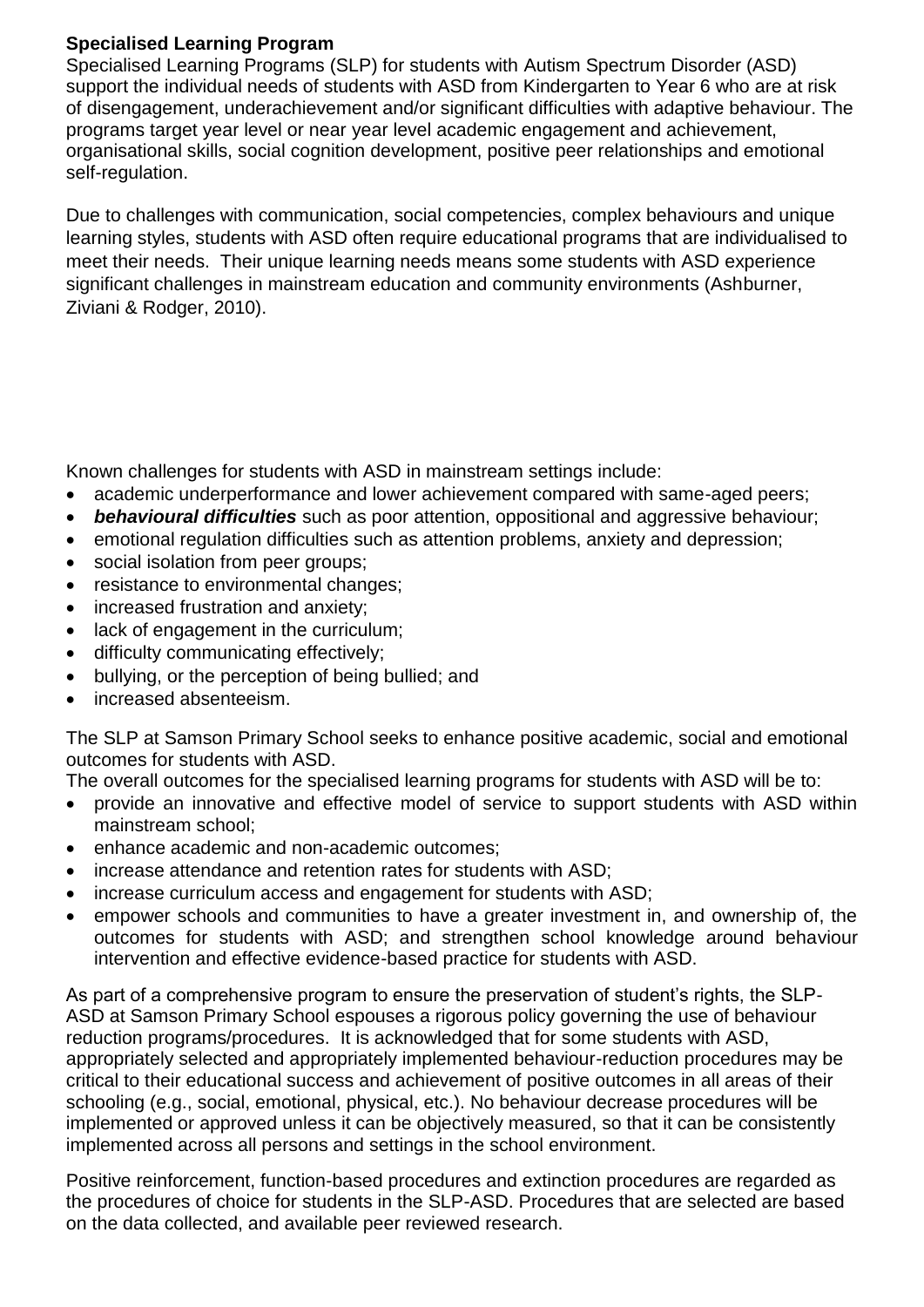A behaviour-decrease procedure may be implemented only as part of an individualised program that includes a written operational definition, a measurement procedure, a description of the intervention procedure, and a graph or other visual representation to displays levels of behaviour over time.

No student in the SLP-ASD will be exposed to a more intrusive procedure when a less-intrusive procedure may be effective. More restrictive procedures will only be considered when lessrestrictive procedures have been thoroughly examined and documented ineffective in achieving a treatment goal that is critical to the person's welfare and ability to remain in the school environment.

#### *Approvals of Behaviour-Decrease Procedures*

Not all students with a diagnosis of ASD of other developmental disabilities engage in disruptive or maladaptive behaviours and do not require a behaviour reduction procedure. Therefore, behaviour reduction procedures are implemented on an as needed bases; they are individualised to meet the specific needs of the student.

The steps for obtaining approval for an individualised behaviour reduction procedures are:

- 1) the individualised program is developed by an interdisciplinary team as required (e.g., the classroom teach, Administration, the Program Coordinator, parents, and outside agencies as needed.)
- 2) The classroom teacher and Program Coordinator write the intervention program and collect data.
- 3) Baseline data is required before the implementation of an intervention package *unless* the behaviour is considered high-risk and ethically requires immediate intervention to protect the safety and well-being of the student, staff or peers.
- 4) Parent/Guardians are to be informed of behaviour reduction programs.
	- **a.** Parental Consent is to be obtained prior to implantation of any individualised programs.
	- **b.** Parents/Guardians are informed of the reasons for recommending the proposed procedures.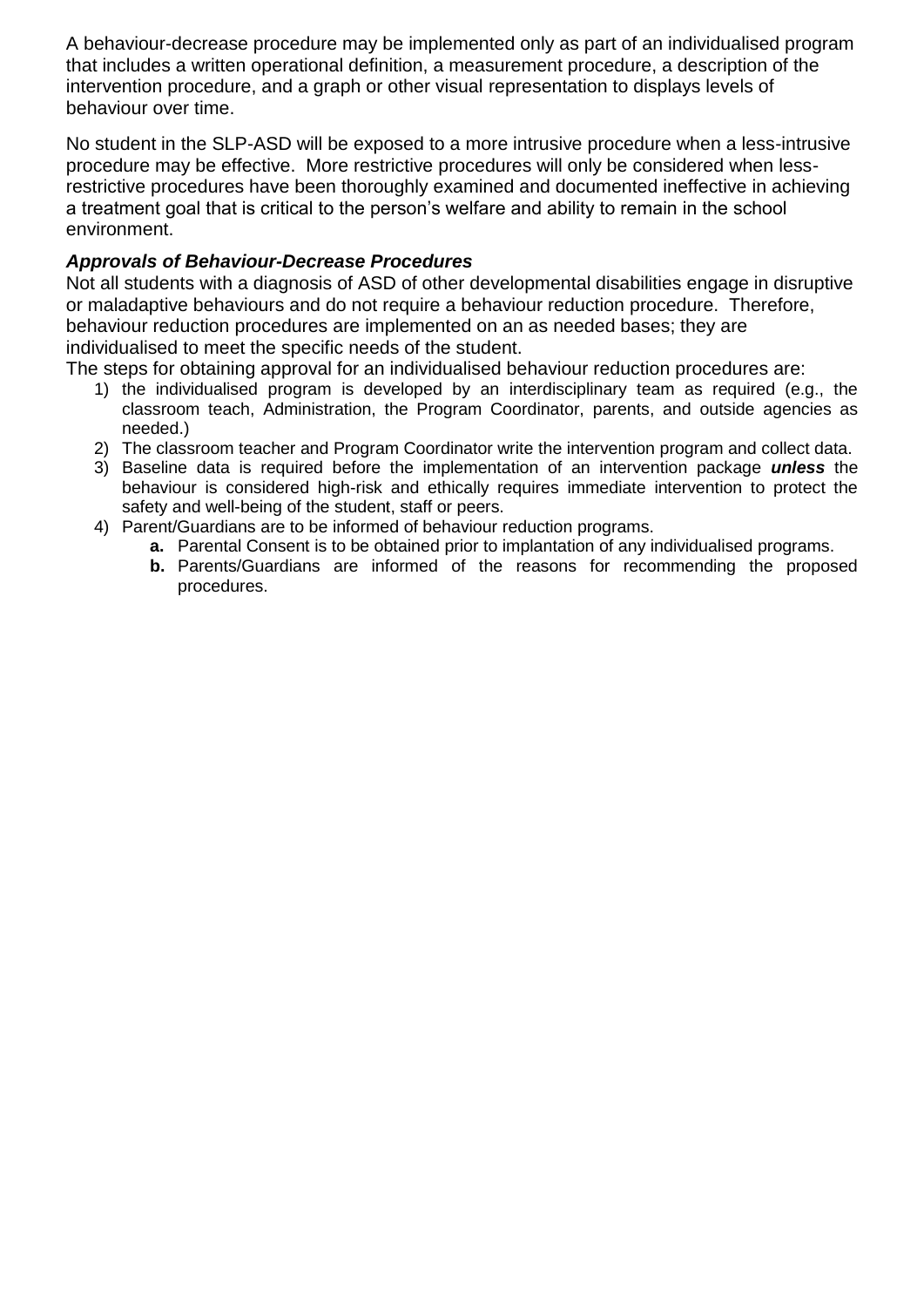# **IN CLASS**

Individual class systems may vary however behaviour support plans should be along the following lines.

(Instant referral to administration for severe behaviour)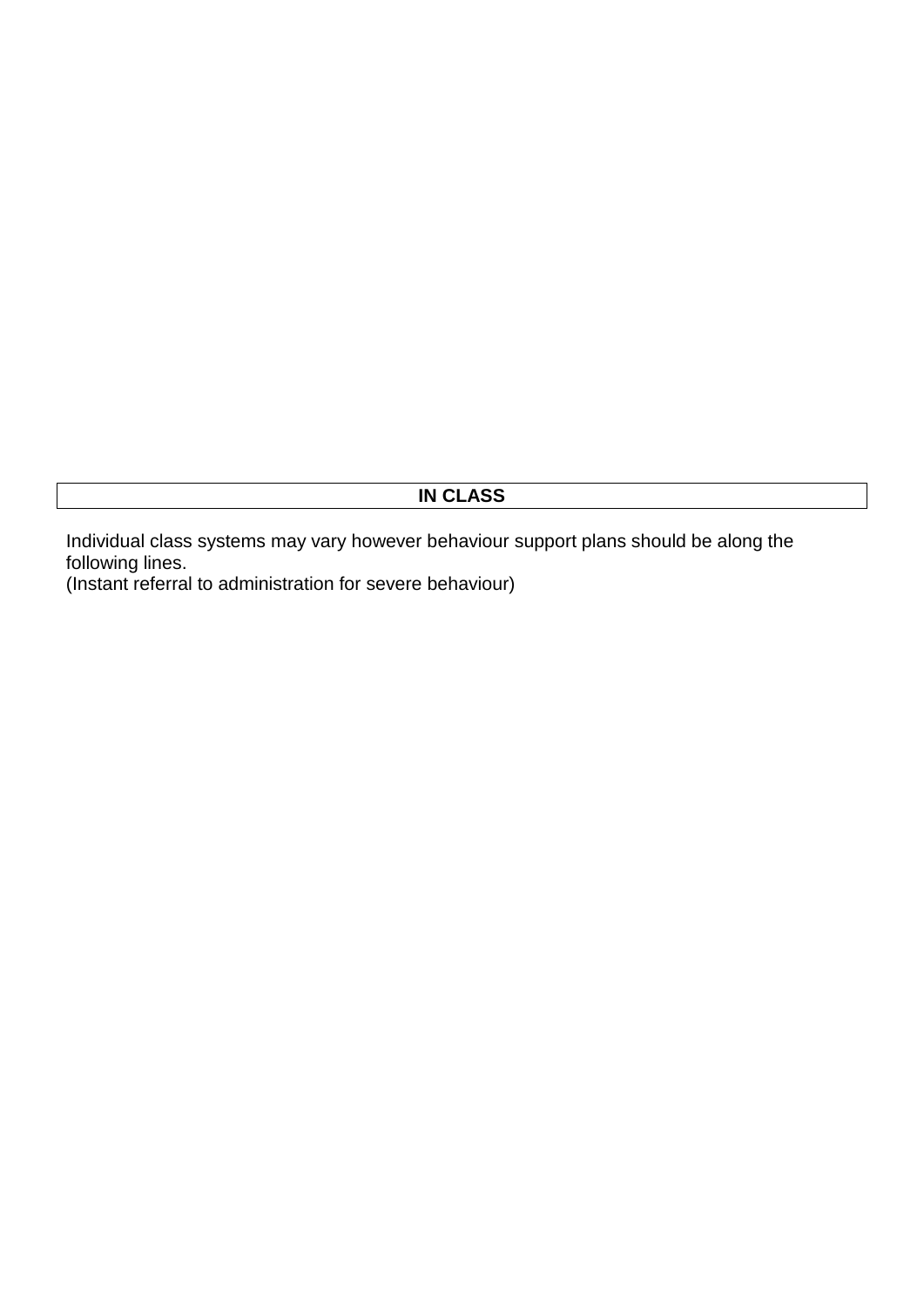

#### **Restorative Practice**

At Samson Primary we use the practice of managing conflict and tension by refocussing on repairing harm and strengthening relationships. It endeavours to replace punitive disciplinary processes with those that support the student to restore relationships harmed by their behaviour.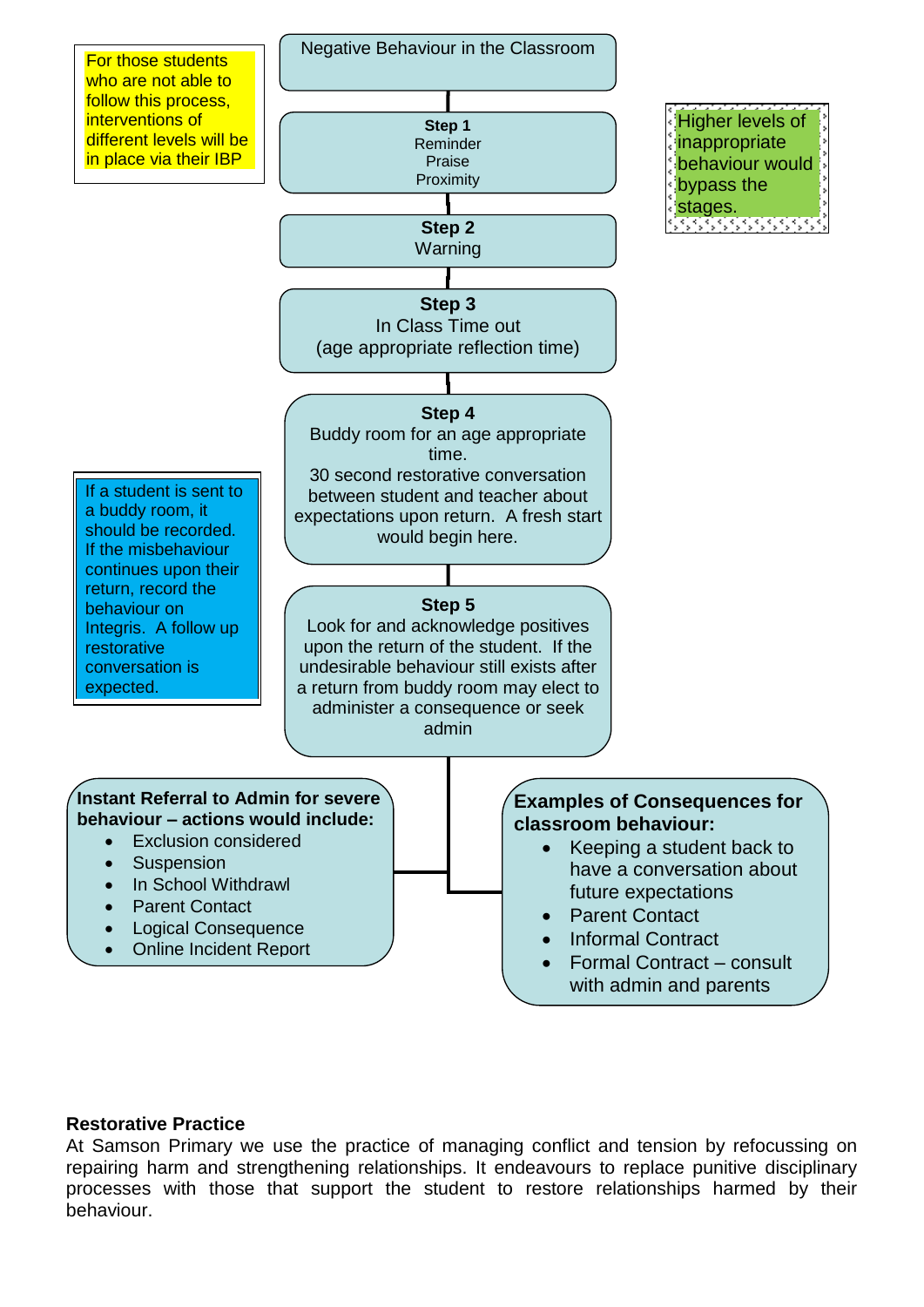Key principles of restorative practice:

- Positive interpersonal relationships are a major influence on behaviour.
- A culture of care supports all individuals in the school community.
- Cultural receptiveness is key to creating learning communities of mutual respect and inclusion.
- A restorative approach leads to individuals taking responsibility for their behaviour.

Restorative practices:

- are based on principles of creating respectful relationships and safe environments within the school
- highlight schools as being places where every student feels they belong, are safe, are shown respect and treated with care
- promote resilience and aims to contribute to the building of positive relationships in school communities
- focus on accountability and restoring relationships after harm has been done, rather than on blame and punishment
- aim to address the needs of those harmed (e.g. other students, teachers, community members) and work to ameliorate this harm through a balance of appropriate sanctions, restitution and restorative processes
- engage students and parents.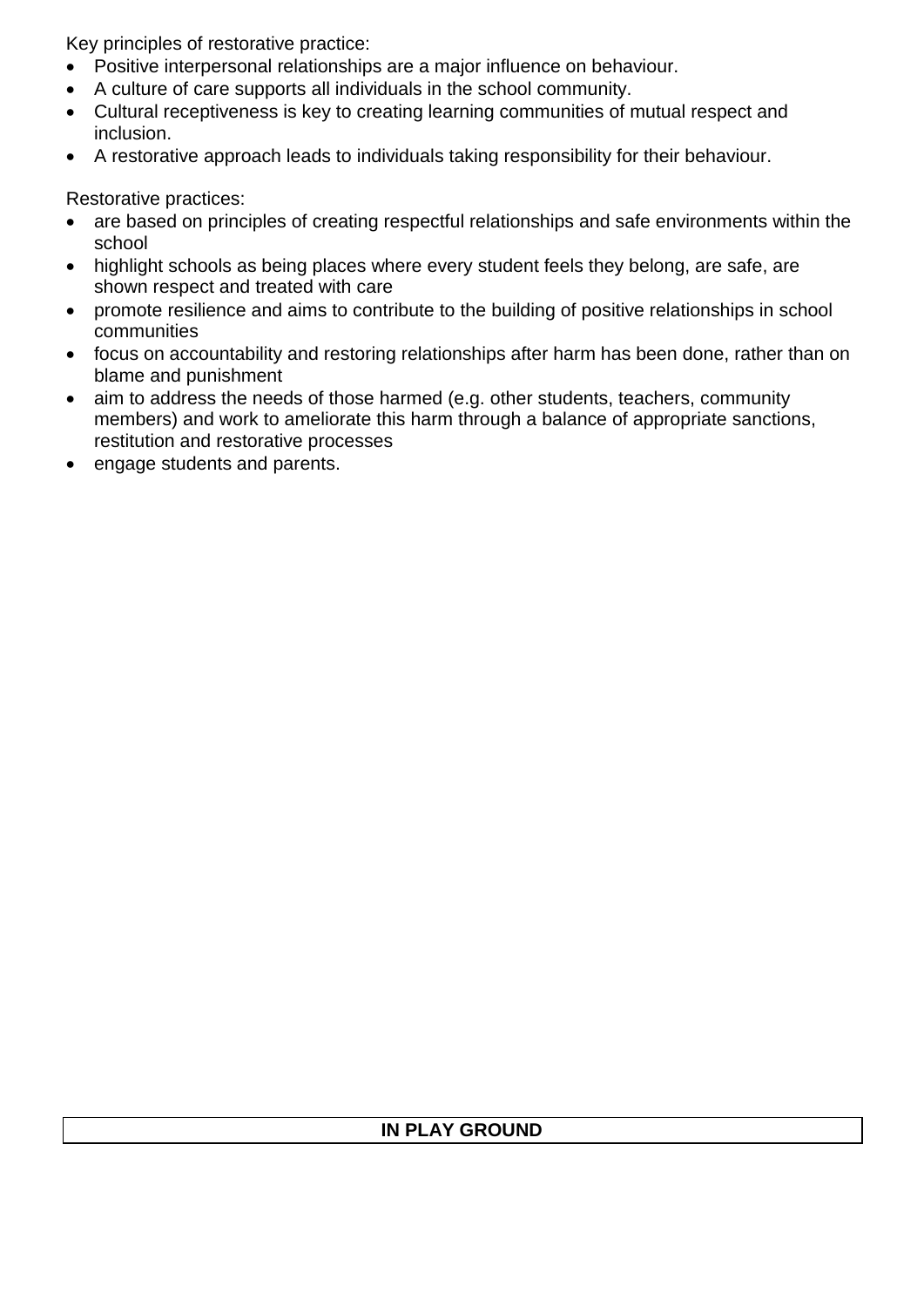

#### **Measure to prevent and address all forms of bullying**

Bullying or any form of harassment will not be tolerated at Samson Primary School. It is everyone's responsibility to prevent it from happening. Every individual has the right to belong and feel safe within a positive learning environment.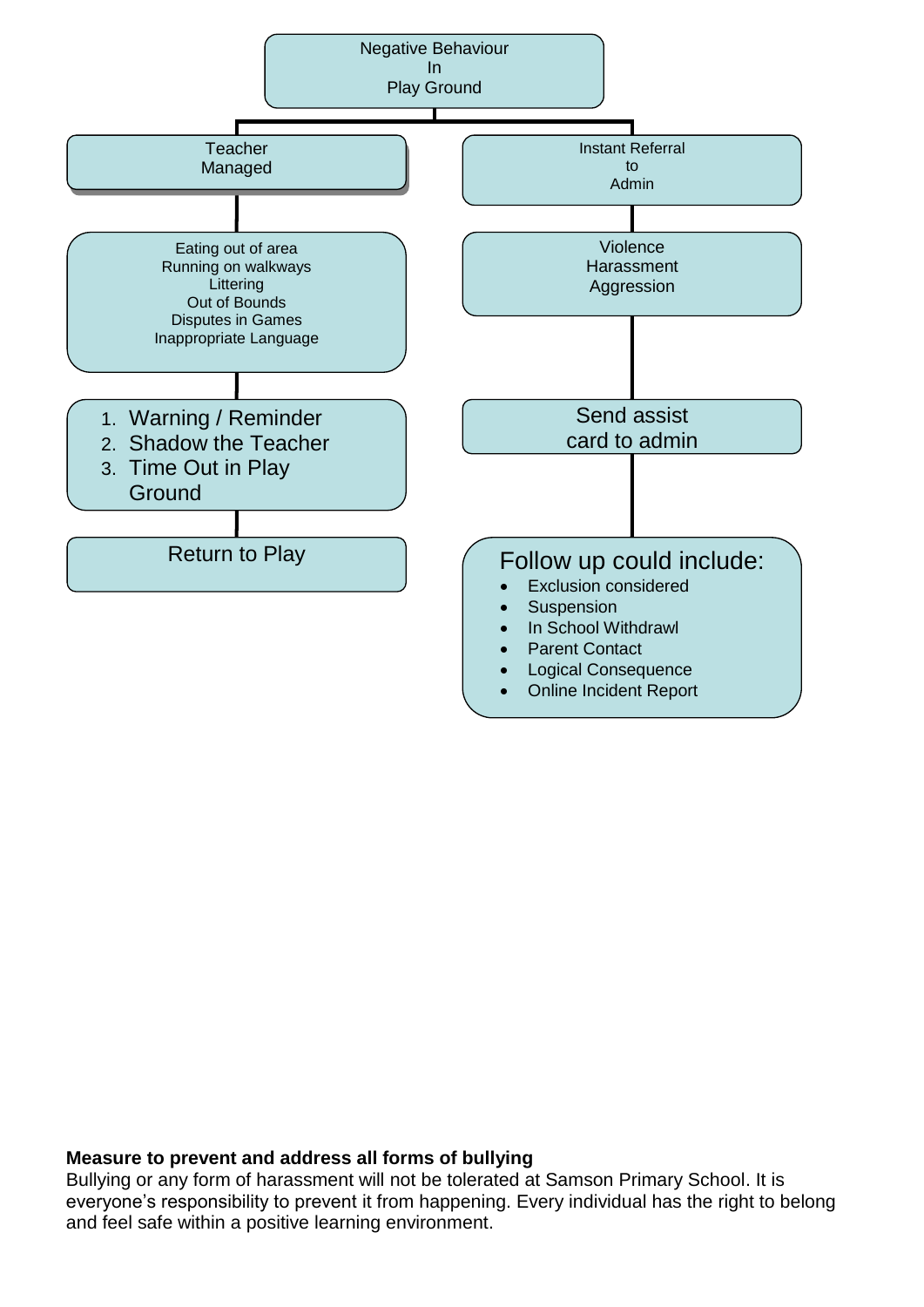Bullying is a repeated pattern of antisocial behaviour, the wilful desire to hurt, threaten, humiliate, upset or frighten someone else and/or an imbalance of power. Bullying may be verbal, physical or psychological.

Promoting resilience and children's wellbeing through building healthy, respectful and positive relationships is an important focus. The Western Australian Pre-Primary to Year 10 Health and Physical Education curriculum features a clear focus on students learning to make healthy decisions and choices and to take actions to promote their own health, safety and wellbeing. This includes students learning how to seek help and keep themselves safe, developing assertiveness skills and acquiring the strategies necessary to identify risks to their safety and health, and to minimise and manage conflicts in a range of relationships.

Samson Primary School uses programs such as Protective Behaviours and Buz. Through Buz (Build Up Zones), students develop important life skills by addressing conflict resolution, protective behaviours, bully-proofing, self-awareness, poor self-esteem, the link between environment and emotional abuse, building confidence, emotional competence, relationship skills, empathy and respect. The Virtues Program is also embedded and extends throughout the school's curriculum.

## *Strategies to Prevent Bullying:*

- Focus on building resilience
- Various lunchtime clubs (facilitated by the Student Councillors)
- Use of virtue slips
- Act upon each incident when reported to teacher/admin
- Model appropriate behaviour
- Use the school's support services where necessary

Support will be provided for students who are witnesses or victims of bullying and harassment by the following:

- School staff
- School Chaplain
- School Psychologist
- Outside agencies as required

## **Measures to address risks of suicidal behaviour and/or non-suicidal self-injury**

Some students may experience mental health problems and as a result, be at increased risk of self harm, including suicidal behaviour and non-suicidal self-injury (NSSI).

Schools can play a key role in minimising the risk of suicidal behavhiour and NSSI by promoting positive mental health and wellbeing and help seeking behaviour.

If a student presents with NSSI or suicidal behaviour:

- Contact the school psychologist and/or lead school psychologist and other members of the school support team.
- Contact the Consulting School Psychologist (Suicide Prevention) on 9264 5645 for advice if needed.
- Be alert to, record and respond to changes in the student's behaviour.
- Understand and implement a risk management plan for the student to enable support, planning and risk assessment.
- Submit an Online Incident Notification if the situation requires.

#### **Measures to address aggression**

- If the incident is urgent, critical and dangerous, contact the police through the school principal.
- Ensure safety for other students and staff.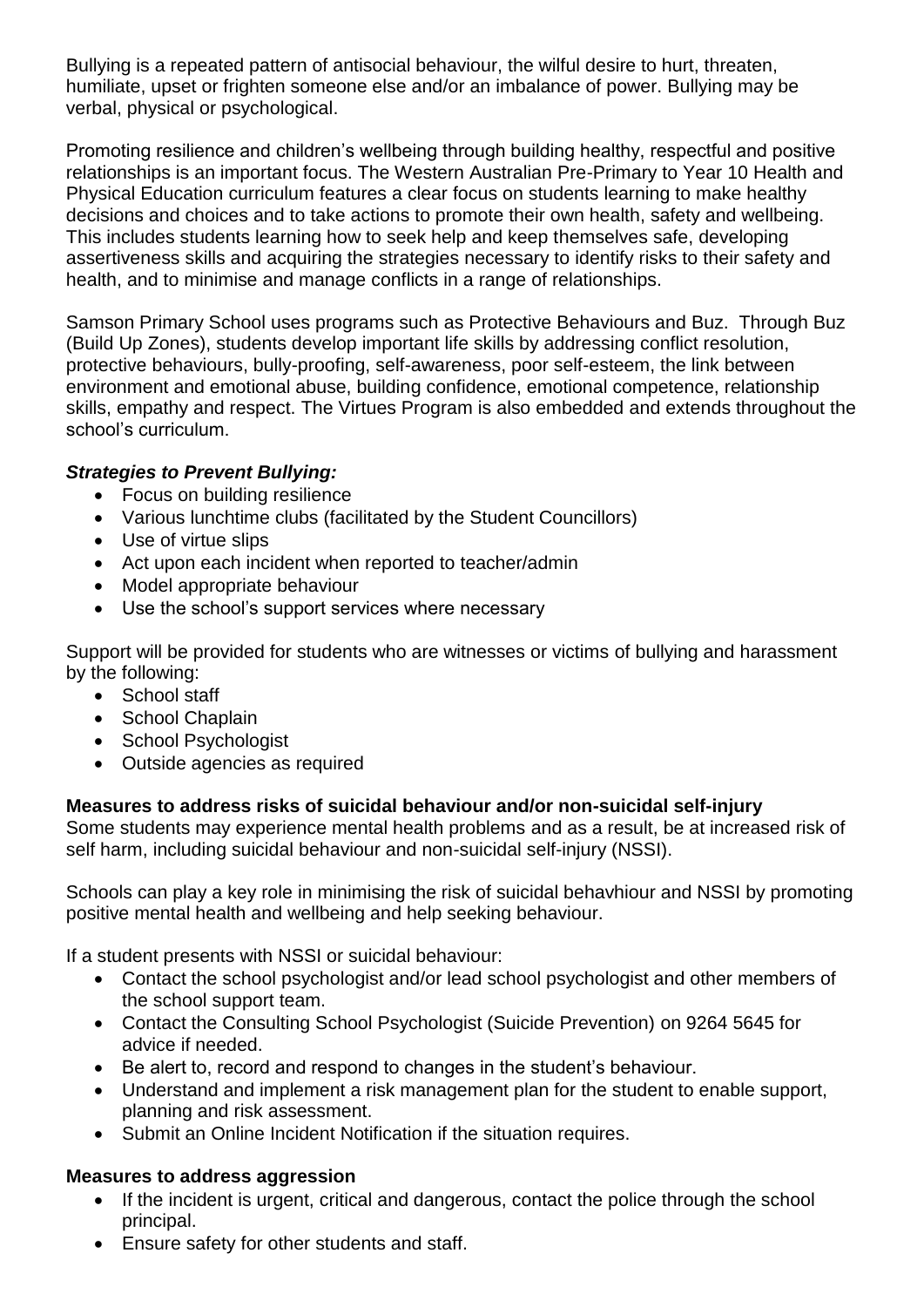- In such cases, and in all other cases where restraint is used, submit an online incident notification.
- Consult with the parents, the school psychologist and the student services/support specialist to develop a documented plan.
- Contact the Lead School Psychologist or the Behaviour and Attendance teams in the Education Region office for advice.
- Communicate this plan with all teachers and staff who work with the student
- Monitor the plan regularly and adjust as required

#### **Measures to address drug and alcohol misuse by students**



## **Measures to address the presence of weapons**

Students are not to be in possession of weapons on school site or at any school activity. A weapon is defined as 'a thing designed or used for inflicting bodily or physical harm.'

Prohibited weapons are items that have no purpose other than being a weapon ie flick knives, switch blades.

Controlled weapons include those used in the practice of a martial art, sport or similar such as swords, machetes or firearms. A firearm includes any item that can be shot, or a bullet or missile that can be discharged or propelled such as paintball guns.

Incidents involving weapons are a serious breach of school discipline and will be suspended immediately under Regulation 44 (2) of the School Education Regulations 2000.

#### **Mobile Electronic Devices**

Mobile Electronic Devices refer to devices such as mobile phone, iPads, iPods, tablets, smart watches etc